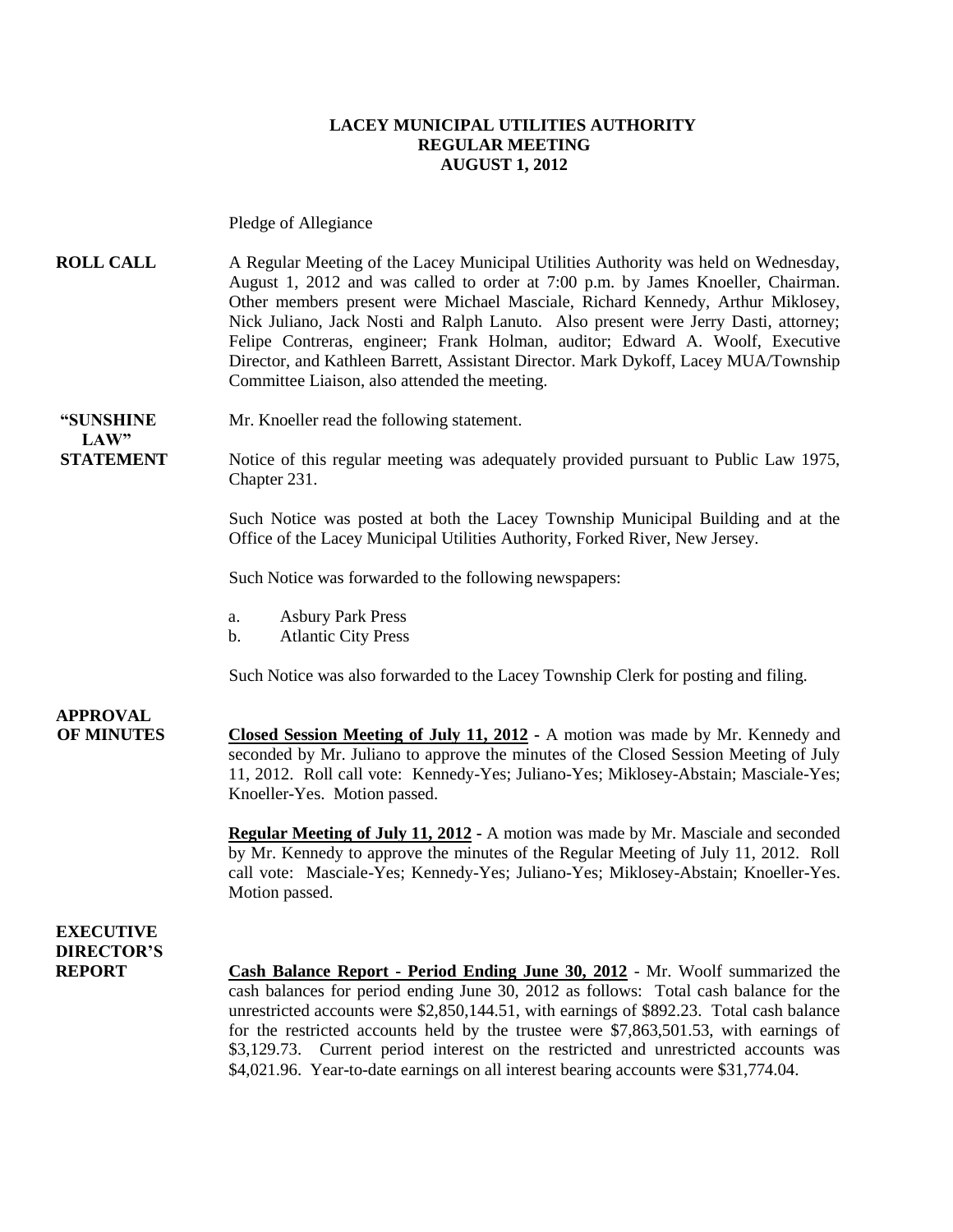**Forked River Volunteer Fire Department** – Mr. Woolf reported the Forked River Volunteer Fire Department is sponsoring the Cole Brothers Circus on August  $4<sup>th</sup>$  and  $5<sup>th</sup>$ . They are requesting the use of a fire hydrant and 2½ inch connection. A motion was made by Mr. Kennedy and seconded by Mr. Miklosey authorizing the Forked River Volunteer Fire Department the use of a fire hydrant and 2-½ inch connection for the circus. Roll call vote: Kennedy-Yes; Miklosey-Yes; Juliano-Yes; Masciale-Yes; Knoeller-Yes. Motion passed.

**Brown Advisory** – Mr. Woolf recommended this issue be discussed in closed session.

# **BUSINESS**

**REPORT** July Meter Reads – Ms. Barrett reported 3,896 meters were read in July for Cycles 2 and 9. Forty-two work orders were cut to obtain manual reads not obtained during regular meter read routes. Four reads were questioned for high usage.

> **August Billing** – Ms. Barrett reported utility bills will be mailed on August  $3^{rd}$  in the amount of \$818,395.28. Penalties were assessed on 3,460 past due accounts (all cycles) in the amount of \$21,506.55 for a total billing in August of \$839,901.83

> **Customer Service –** Ms. Barrett reported fifty-three final reads with equipment inspections were performed in July with no violations. Forty-nine new customer welcome letters were mailed in June, and six responses were received in July.

**ENGINEER'S**

**REPORT Resolution 2012-40 – Tentative Sewer and Water Approval - Maxim Drive Major Subdivision – Robert G. Lange, Jr** - Mr. Contreras reported his office received the application and plans for tentative sewer and water approval for Maxim Drive Major Subdivision, Block 1655, Lots 1-21  $\&$  26-32. The applicant is proposing to construct a four (4)-lot subdivision on the southern side of Maxim Drive, east of Lacey Road. The applicant proposes to connect to an existing manhole at the eastern end of Maxim Drive and extend sanitary sewer main along Maxim Drive to service the subdivision. The applicant also proposes to connect individual water services to the existing 6" water main in Maxim Drive to service the units. A fire hydrant at the intersection of Maxim Drive and the Adams Street right-of-way is also proposed. On recommendation by the Authority's engineer, a motion was made by Mr. Miklosey and seconded by Mr. Masciale to adopt *Resolution 2012-40, Resolution of the Lacey Municipal Utilities Authority, County of Ocean, State of New Jersey, Tentative Sewer and Water Approval, Maxim Drive Major Subdivision, Robert G. Lange, Jr., Block 1655, Lots 1-21 & 26-32.*  Roll call vote: Miklosey-Yes; Masciale-Yes; Juliano-Yes; Kennedy-Yes; Knoeller-Yes. Motion passed.

> **Resolution 2012-43 – Preliminary Sewer and Water Approval - Lacey Plaza, LLC** Mr. Contreras reported his office received the application and plans for preliminary sewer and water approval for Lacey Plaza, LLC, Block 225, Lots 17.01, 17.02, 17.03 & 17.04. The applicant is proposing to construct an 81,506 SF commercial building consisting of 64,606 SF of retail spaces, 5,400 SF of restaurant spaces, and an 11,500 SF Retro Fitness health club on the western side of Route 9, south of Lakeside Drive South. The applicant proposes to utilize existing water services on-site and install additional services for fire protection. The applicant also proposes to install approximately 408 LF of 8" PVC sewer main and sanitary laterals to service the building. A grease trap is also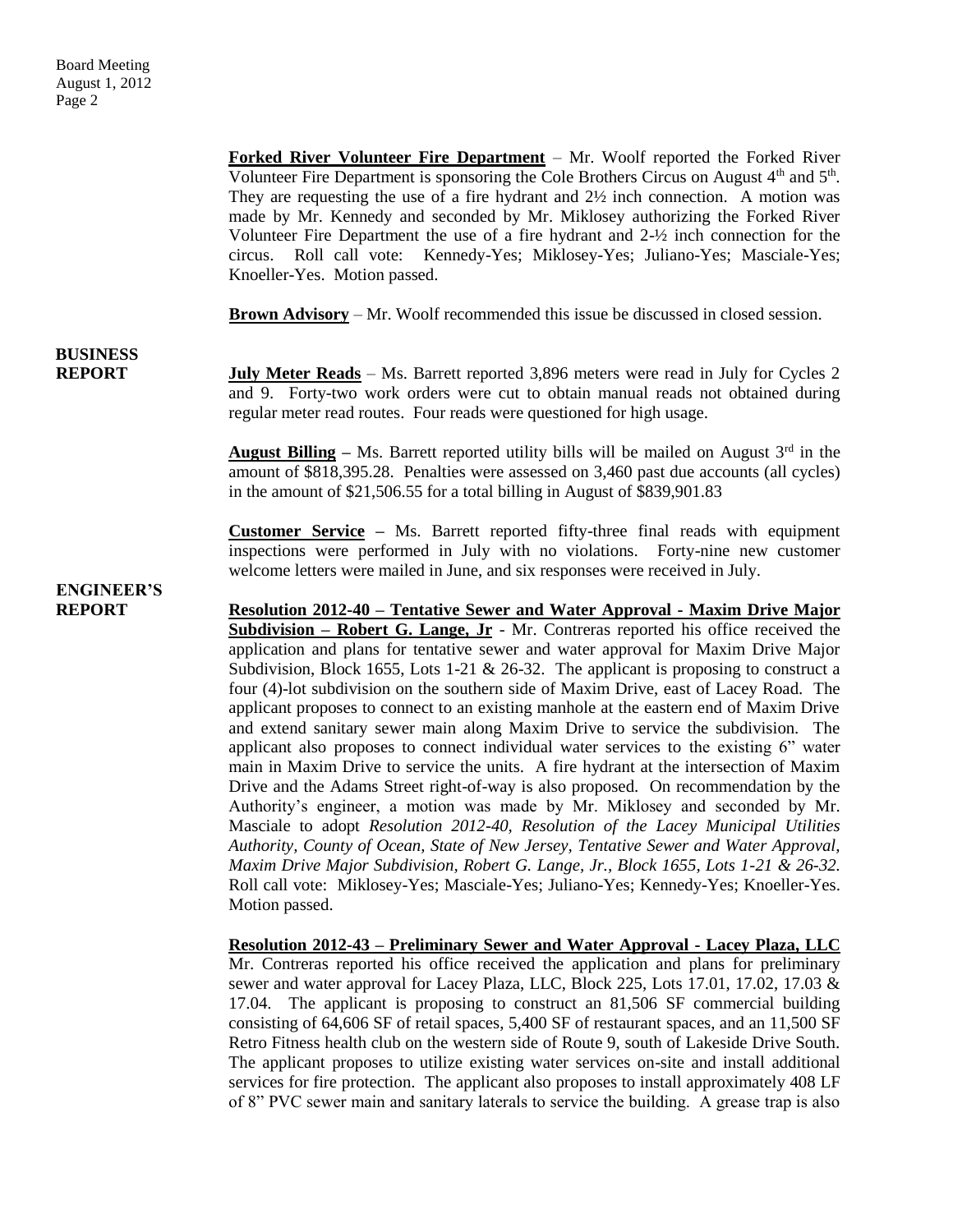proposed for the restaurants. On recommendation by the Authority's engineer, a motion was made by Mr. Kennedy and seconded by Mr. Miklosey to adopt *Resolution 2012-43, Resolution of the Lacey Municipal Utilities Authority, County of Ocean, State of New Jersey, Preliminary Sewer and Water Approval, Lacey Plaza, LLC, Block 225, Lots 17.01, 17.02 17.03 & 17.04.* Roll call vote: Kennedy-Yes; Miklosey-Yes; Juliano-Yes; Masciale-Yes; Knoeller-Yes. Motion passed.

**Resolution 2012-41 – Maintenance Bond Release – Maintenance Garage Reroofing MiBo Construction Company** - On recommendation by the Authority's engineer, a motion was made by Mr. Masciale and seconded by Mr. Kennedy to adopt *Resolution 2012-41, Resolution of the Lacey Municipal Utilities Authority, County of Ocean, State of New Jersey, Maintenance Bond Release, Maintenance Garage Reroofing, MiBo Construction Company.* Roll call vote: Masciale-Yes; Kennedy-Yes; Juliano-Yes; Miklosey-Yes; Knoeller-Yes. Motion passed.

**Resolution 2012-42 – Maintenance Bond Release – Municipal Lane Pump Station Upgrades & Standby Non-Clog Submersible Pumps, Bid No. 1, D & D Utility Contractors, Inc.** - On recommendation by the Authority's engineer, a motion was made by Mr. Miklosey and seconded by Mr. Kennedy to adopt *Resolution 2012-42, Resolution of the Lacey Municipal Utilities Authority, County of Ocean, State of New Jersey, Maintenance Bond Release, Municipal Lane Pump Station Upgrades & Standby Non-Clog Submersible Pumps, Bid No. 1, D & D Utility Contractors, Inc..* Roll call vote: Miklosey-Yes; Kennedy-Yes; Juliano-Yes; Masciale-Yes; Knoeller-Yes. Motion passed.

**Water Treatment Plant No. 1 Upgrades** – Mr. Contreras stated a preconstruction meeting was held July 13<sup>th</sup>. He anticipates project to start at the end of September.

**Cleaning and Televising Contract No 7** – Mr. Contreras stated the contractor is scheduled to begin the repair list.

**S-2 and FRB-2 Pump Station Hydraulic Comminutor** – Mr. Contreras stated a bid opening is scheduled for August  $14<sup>th</sup>$ .

**ATTORNEY'S**

**REPORT Crown Castle** – Mr. Dasti recommended this issue be discussed in closed session.

**Sea Breeze/Toll Brothers** – Mr. Dasti recommended this issue be discussed in closed session.

**AUDITOR'S REPORT Accountant's Status Report – Month Ended June 30, 2012** – Mr. Holman reported the year-ending report is performing very well. User charges for water and sewer had a favorable variance for June, however, unfavorable year to date. Delinquency charges and connection fees had a favorable variance on both water and sewer.

#### **CORRESPONDENCE**

**Diane Madden, Cambridge Road** – Requesting pool fill credit, due to filling pool without pool fill meter. Since there were no pool-fill meters available, a motion was made by Mr. Kennedy and seconded by Mr. Miklosey to grant a sewer credit in the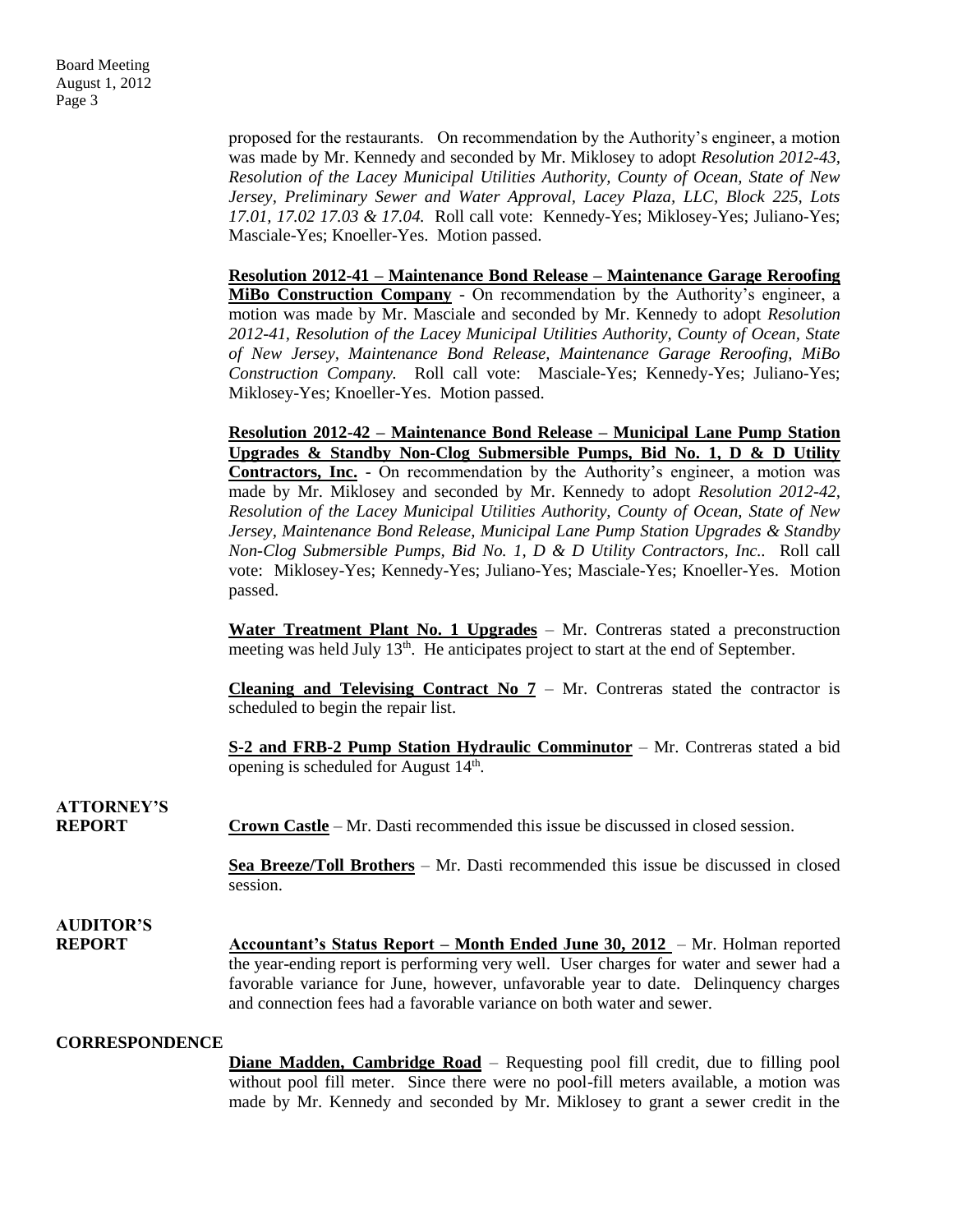amount of \$54.60 (13,000 gallons). Roll call vote: Kennedy-Yes; Miklosey-Yes; Juliano-Yes; Masciale-Yes; Knoeller-Yes. Motion passed.

**JoAnne Pepe, Crestwood Place** – Requesting relief of utility bill, due to leaking hose. Since the water did not go into the sewer system, a motion was made by Mr. Kennedy and seconded by Mr. Miklosey to grant a credit adjustment on the sewer charges in the amount of \$201.12 (45,000 gallons). Roll call vote: Kennedy-Yes; Miklosey-Yes; Juliano-Yes; Masciale-Yes; Knoeller-Yes. Motion passed.

**Eugenia Tymczyszyn, Ariel Drive** – Requesting relief of utility bill, due to broken hot water pipe. Since the water did not go into the sewer system, a motion was made by Mr. Kennedy and seconded by Mr. Masciale to grant a credit adjustment on the sewer charges in the amount of \$84.92 (28,000 gallons). Roll call vote: Kennedy-Yes; Masciale-Yes; Juliano-Yes; Miklosey-Yes; Knoeller-Yes. Motion passed.

**Ronald Pascoe, Camelot Court** – Mr. Pascoe was present requesting that his water main be connected to the new location, reimbursement of water filters, as well as a oneyear reprieve on his water bill after the plumber connects his home up to new main. He discussed the circumstances leading up to this occurrence explaining there was a high chlorine smell that prompted him to install water filters. Mr. Pascoe had the two water filters with him demonstrating to the Board what was coming into the main of his home.

Mr. Knoeller stated he was under the impression that the main was connected in December 2011. Mr. Woolf explained a new service was installed from the main to the curb line. Rather then connect the home immediately; he wanted to monitor the water quality for six months. After the monitoring results came back negative, a letter was sent to Mr. Pascoe asking him to contact the plumber to connect his home to the new service. Mr. Pascoe stated he informed the plumber he wanted to wait until the warmer weather to connect and the plumber did not follow up.

Mr. Knoeller asked how many quarters has Mr. Pascoe been billed. Mr. Woolf stated he was billed one quarter, March to June 2012. Mr. Knoeller recommended not billing Mr. Pascoe for this quarter since his home is not yet connected. Once his home is connected and all testing comes back satisfactory, billing will resume. Additionally, he would like the service connected immediately.

In regards to reimbursement of the water filters, Mr. Woolf stated the Authority has already paid for some filters. Since Mr. Pascoe is taking the water and treating it further, he recommends the Authority not reimburse Mr. Pascoe for these filters.

**OLD**

**BUSINESS Resolution 2012-39 – Memorialize Action Taken at July 11th Board Meeting – Granting Salary Increase for Troy Burton** – Secretary Kennedy executed *Resolution 2012-39, Resolution of the Lacey Municipal Utilities Authority, County of Ocean, State of New Jersey, Memorializing Action Taken 7/11/12, Granting Salary Increase for Troy Burton.* 

> **Form of Contract – TKT Construction, Inc.** – Chairman Knoeller and Secretary Kennedy executed the contract with TKT Construction, Inc. for Water Treatment Plant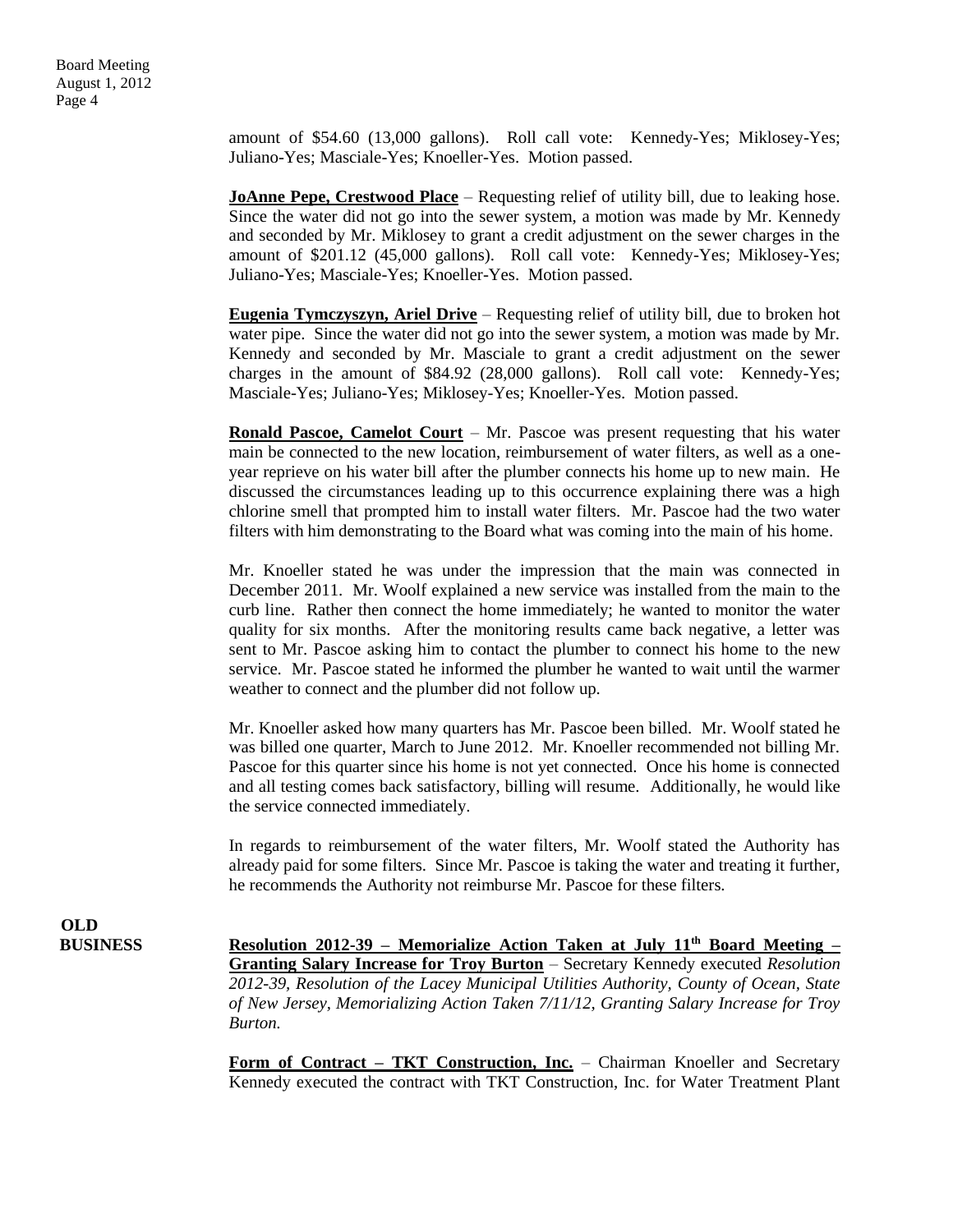Board Meeting August 1, 2012 Page 5

> Upgrades for Plant No. 1 Installation of Well No. 7 and Well No. 8 in the amount of \$2,284,200.00.

#### **NEW**

**BUSINESS** There was no new business to discuss.

#### **PUBLIC BUSINESS/**

**COMMENT** There was no public business/comments.

### **PAYMENT OF**

**VOUCHERS** WHEREAS, the members of the Lacey Municipal Utilities Authority carefully examined all vouchers presented for payment of claims;

> **NOW, THEREFORE, BE IT RESOLVED** by the Lacey Municipal Utilities Authority that:

> 1. Said vouchers in the sum of \$169,629.06 be same are hereby approved to be paid.

2. Said vouchers are listed on the attached computer check register.

A motion was made by Mr. Miklosey and seconded by Mr. Masciale to adopt the above resolution. Roll call vote: Miklosey-Yes; Masciale-Yes; Juliano-Yes, but abstains on South Jersey Auto Supply; Kennedy-Yes; Knoeller-Yes. Motion passed.

**CLOSED** 

#### **SESSION RESOLUTION**

**WHEREAS,** Section 8 of the Open Public Meetings Act, Chapter 231, Public Law 1975 permits the exclusion of the public from a meeting in certain circumstances;

**WHEREAS**, this public body is of the opinion that such circumstances presently exist.

**NOW, THEREFORE, BE IT RESOLVED** by the Lacey Municipal Utilities Authority, County of Ocean and State of New Jersey as follows:

1. The public shall be excluded from discussion of action upon the hereinafter specified subject matters.

2. The general nature of this closed session concerns contractual matters, and potential litigation.

3. It is anticipated at this time that the above-stated matters will be made public once these matters have been resolved.

4. This resolution shall take effect immediately.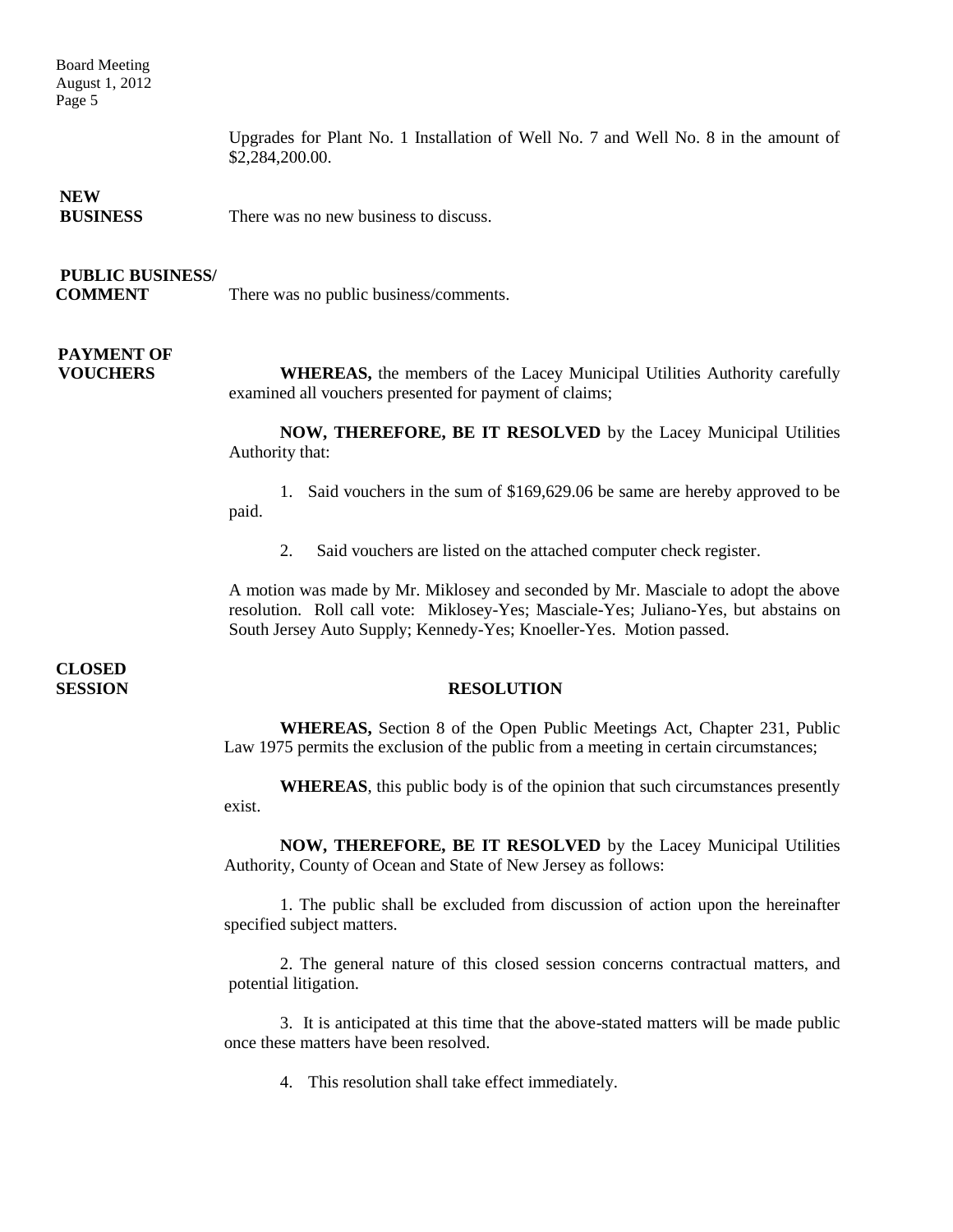Board Meeting August 1, 2012 Page 6

> A motion was made by Mr. Masciale and seconded by Mr. Kennedy to adopt the above resolution. Roll call vote: Unanimously approved.

Separate minutes were kept on the above closed session.

## **RE-OPEN**

**MEETING** A motion was made by Mr. Kennedy and seconded by Mr. Juliano to reopen the meeting. Roll call vote: Unanimously approved.

## **OTHER**

**BUSINESS Toll Brothers Connection Fee -** A motion was made by Mr. Masciale and seconded by Mr. Miklosey to grant a credit of \$35,000.00 on the next 17.5 new connections to Toll Brothers. Roll call vote: Masciale-Yes; Miklosey-Yes; Juliano-Yes; Kennedy-Yes; Knoeller-Yes. Motion passed.

> **Resolution 2012-44 – Authorize Acceptance and Execution of Agreement of Sale – Global Signal Acquisitions** - A motion was made by Mr. Kennedy and seconded by Mr. Juliano to adopt *Resolution 2012-44, Resolution of the Lacey Municipal Utilities Authority, County of Ocean, State of New Jersey, Authorizing Acceptance and Execution of an Agreement of Sale to Convey a Perpetual Easement to Global Signal Acquisitions IV, LLC, Affecting Block 1835, Lot 46 and a Portion of Block 1837, Lot 4, Lacey Township, New Jersey* in the amount of \$1,250,000.00. Execution of this Resolution is contingent upon the Authority considering other offers. Roll call vote: Kennedy-Yes; Juliano-Yes; Miklosey-Yes; Masciale-Yes; Knoeller-Yes.

**ADJOURNMENT** There being no further business to discuss, the meeting was adjourned at 7:40 p.m.

Respectfully submitted,

Michele Kennedy Secretary